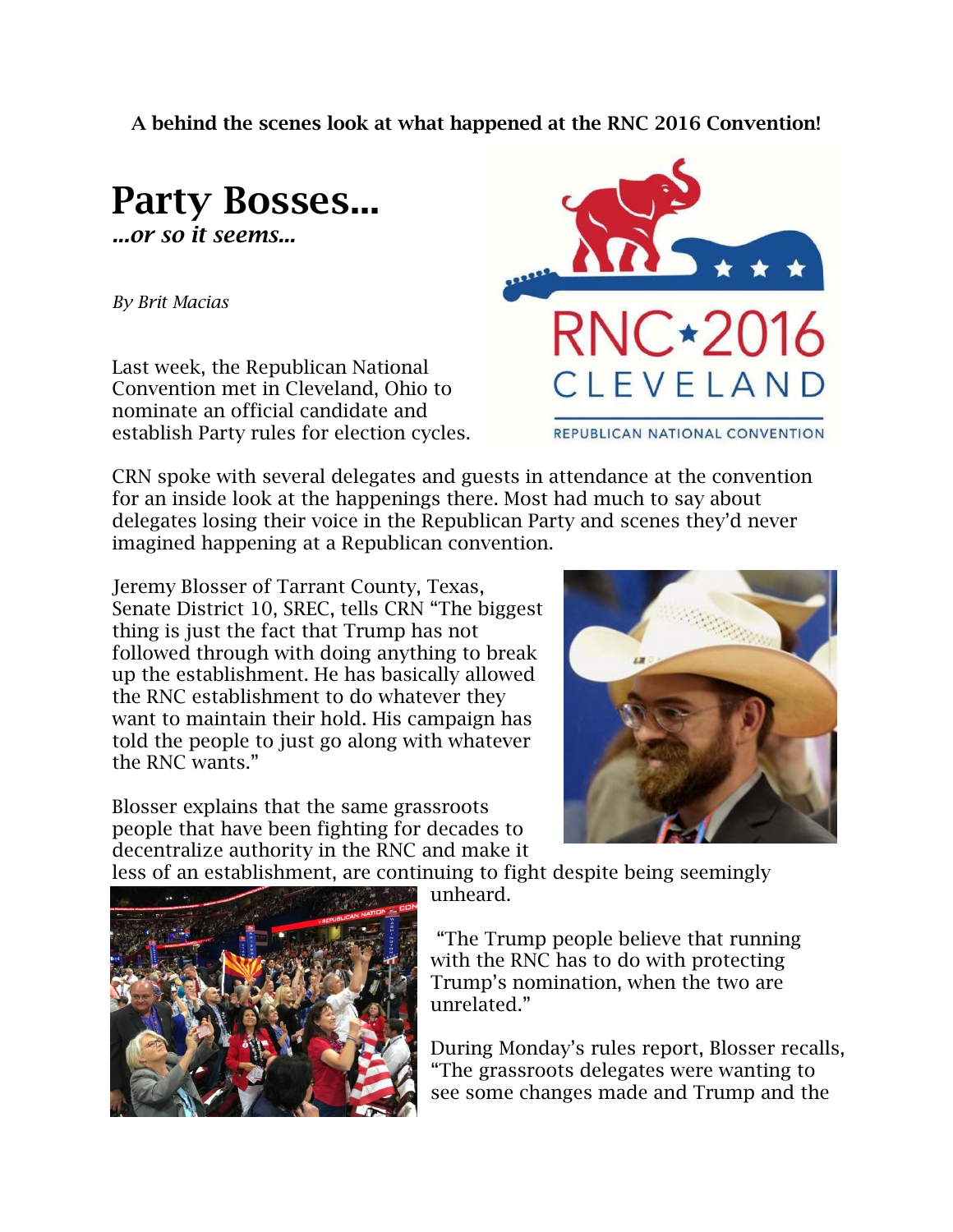RNC people blocked it all. Under the party rules, if a certain number of states' delegates sign a demand that they want to have a roll-call vote rather than having the 'all in favor say aye,' they actually ask each delegation how many support (the item) just like they do the Presidential Nomination."

Blosser explains the events of Monday's roll-call debacle, "A lot of states got together and put in the roll-call demands



and the RNC tried to override to make sure they couldn't be delivered. The people that were trying to deliver them to the secretary couldn't find her, there was security in the way, and she was in a room with closed doors. Eventually they were able to find her and deliver some but not all of the petitions. Then they started taking the petitions that were there and calling the delegates and really aggressively harass them to change their votes and remove their name from the petition."

And the roll-call never happened. "When the vote actually came up on the floor, the delegations that wanted a roll-call were at their microphones waving and shaking their signs and everything asking to be recognized and they were ignored, so they started yelling loud enough that the rules chair just walked off the stage."

"We are here representing the 50 states, you cannot ignore the delegates," one Utah delegate shouted over the noise into his muted microphone after the Chair had left the stage.



The Chair eventually came back out and recognized the Utah delegation voicing their desire for a roll-call. According to Blosser, the Chair told the delegation they only handed in 9 petitions and 3 had been withdrawn, leaving six, when the rule calls for 7 state petitions in order to do a roll-call.

Blosser tells CRN the RNC Chair

refused to say which states withdrew. He also pointed out, "11 states had demand signs, so them saying they only got 9 is either not true, or it's part of them refusing to be available to get the petitions."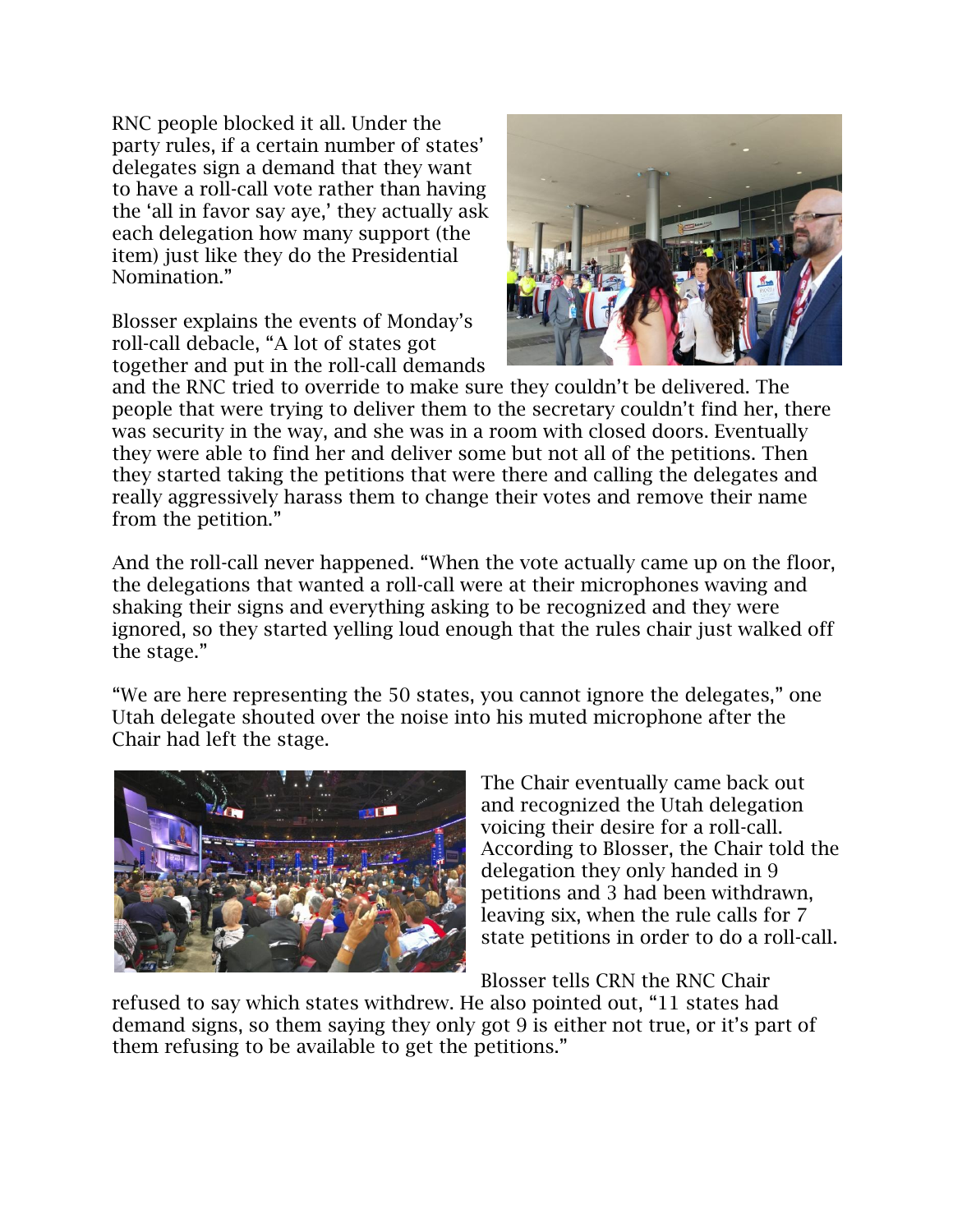Blosser also explains that since 2012, the main "Rules" fight has been over Rule 12, which allows the RNC to change the rules.

When asked what issues Blosser sees arising for the next election based on the rules decided at the 2016 RNC, he tells CRN, "The biggest (problem) is they keep moving the election cycle so that it's virtually impossible for the candidates touring by the grassroots—like a Ted Cruz, or Rand Paul, or even a Ben Carson—to have much opportunity to compete. It's really coming down to where the money is and what they can push through the media in the primaries. They're doing a lot to basically remove the states' options to run the elections the way they want to run them."

Blosser declared, "I would like (Republicans) to know that the voice of the grassroots is absolutely silenced. All the excuses and reasons they're going to hear about how it was necessary for Trump's nomination are just misdirection."

He amplifies the need for people to get involved where they can, "We really need people who don't like the candidates we end up with, who don't like the way they see the party operating to be engaged in the convention process. They have to get involved and they have to pay attention to what's going on in the party and help put people in there who will listen and hold people accountable."

How exactly can people get involved? "Every state has a convention process," Blosser states, "They need to talk to their local, county, or state party to find out how that whole process works. Parties are not just there on Election Day, they're there year-round." Blosser reiterates that citizens can and should get involved. Even if the party isn't looking for new people, he encourages citizens to push to be involved.

Timothy Schlum's father, Jay Schlum from Arizona, attended the convention as an alternate delegate, gaining him official guest access on floor. He spoke with CRN about what he witnessed first-hand, mirroring a lot of what Blosser mentioned.

"What I've noticed so far in this convention is the party has been ruling on their own without addressing the delegates much. The perfect example would be Tuesday when they officially nominated Trump. They looked to the delegates to read



Timothy Schlum (AZ), Jay Schlum (AZ)

off their votes and there were four states—Alaska, D.C., Iowa and Oklahoma—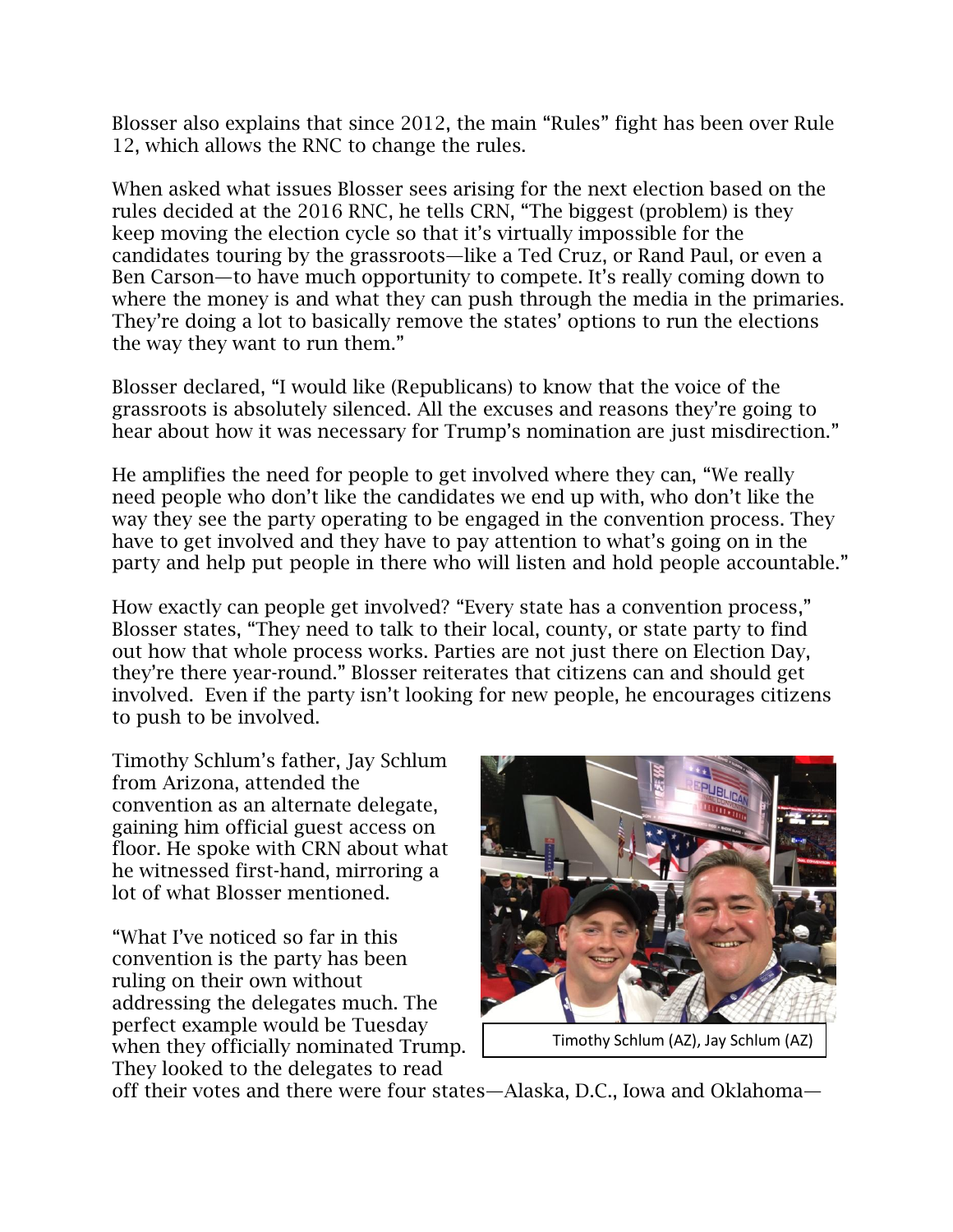that voted for Cruz, but 117 of those delegates went to Trump. So, it's interesting. It seems like the party is running on its own and a lot of people are questioning why the delegates are even there…It's clearly the party trying to make the rules and then expecting the delegates to just follow suit and that's frustrating for the delegate people," Schlum explains.

Schlum also clarifies a misrepresentation of a group attending the RNC.

"One thing the media has not picked up on, or at least misreported, is that they were talking about the Anti-Trump supporters, the 'Never Trump' supporters trying to get Cruz the nominee. To be honest, about 98% of the movement has been more about rules and procedures and getting those proper, rather than switching a nominee. The media is spinning it as an anti-Trump 'Never Trump' movement but really it's a proper rules and procedures movement."

Skepticism and misrepresentation didn't stop there. Schlum tells CRN, "There were probably five things on day one that were really skeptical and it started with the Mitch McConnell vote."

His notes from Day One of the Convention are as follows:

- 1) Chair Preibus asks for a yay/nay vote on nominating Sen. McConnell as the Convention Chair, but abruptly disregarded the delegation decision and crowned McConnell. "It sounded like the nays had it. They did not want Mitch McConnell as the chair."
- 2) RNC Secretary of Convention, Susie Hudson: Hiding behind armed guards, avoiding the signature sheet calling for a roll-call vote on the rules.
- 3) RNC Rules Chairwoman, Enid Mickelsen didn't allow a simple roll call vote to pass the rules and she instead decided to pass the rules without many from the delegation even knowing what's in the rules. Multiple states' delegations walk off the floor after rules and platforms we're jammed down their throats.
- 4) U.S. Senator from WY John Barrasso (52% on CR) is Chair of the RNC Platform meaning a RINO, establishment character wrote what the Republicans stand for, not a conservative like Mike Lee or Ted Cruz.
- 5) Finally, to conclude the evening, Melania Trump got on the stage and gave a speech that had 2 full paragraphs completely plagiarized from Michelle Obama's convention speech in 2008.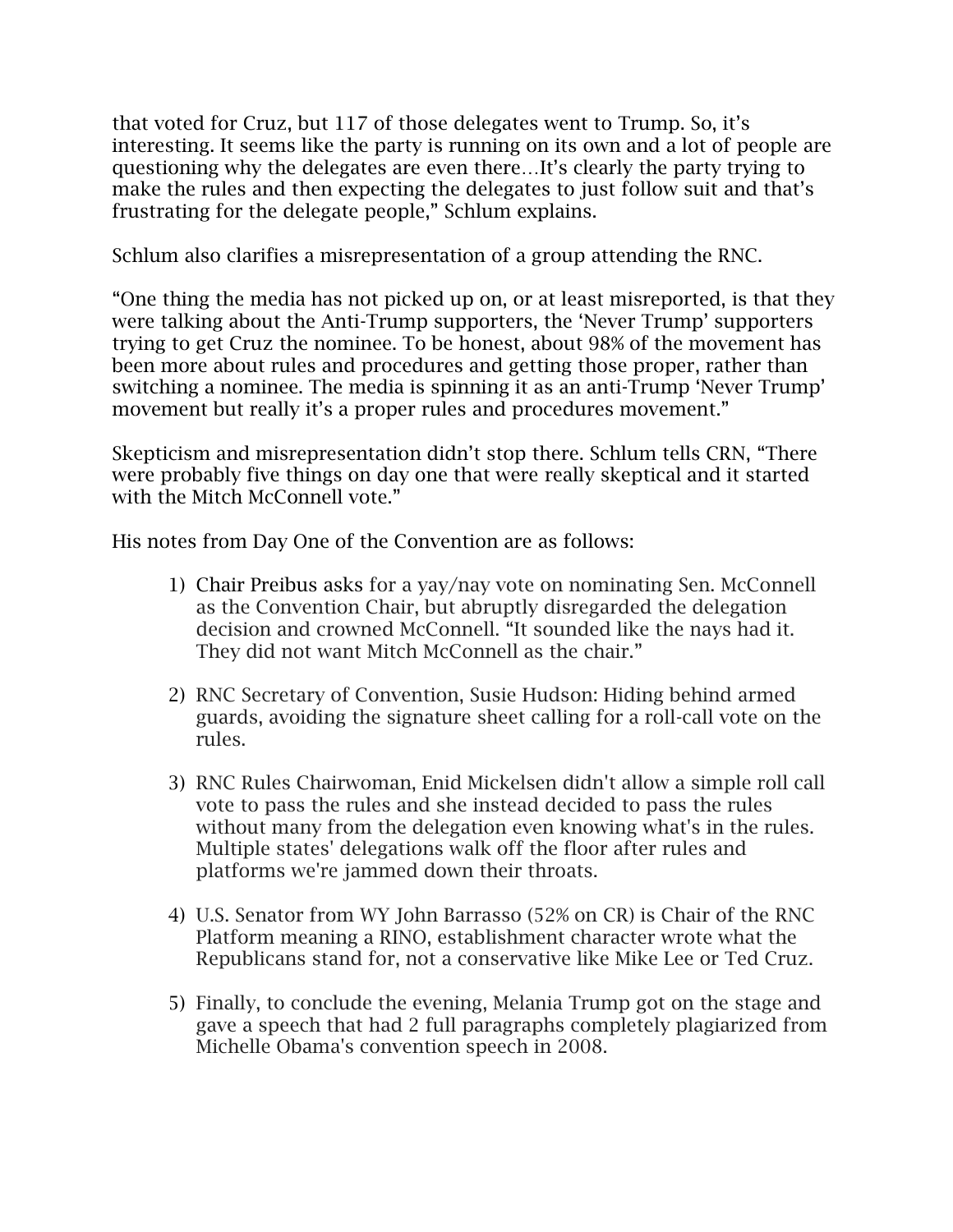His favorite speaker of the event turned out to be Mayor Giuliani. "He was extremely passionate and he focused a big portion of that speech on the Police Lives Matter movement."

As far as concern for the next election cycle based on rule changes, Schlum tells CRN, "One of the rulings, I believe, dictated how many states you have to win in order to be considered a nominee and it was clearly favoring the Trump-base because Trump won so many states this election, so it kind of disregarded Cruz being considered the nominee because it once again came back to the RNC trying to slide some things under the mat in order to expedite some processes."

"Also," Schlum adds, "the open primaries and the closed primaries. I think many people wanted to make a lot of the primaries closed and it didn't look like there is much of a rules change there."

Schlum's final words to the Republican Party as a whole, were, "I would say it's important to emphasize that many of the delegates here are a little bit discouraged because they paid thousands of dollars to come out here... many are questioning why they're out here and what their purpose is because they haven't been asked what they want to see from their party. It's been more about "party bosses" behind the scenes. I think many delegates are disappointed in that sense."

Grace Germany, from Austin, explained her view of the same events.

"I would say that the delegates pretty much stayed in line, or maybe I would say they got whipped into line by Preibus (head of the Republican National Committee) …There's been a little frustration with a group that wanted to unbind the delegation and vote



```
Grace Germany with Jesse Watters
```
their conscience. It's impossible to do that because of the rules. The rules are such that you vote for the citizens as they voted for in your state, percentagewise."

Germany may have not agreed with how the delegates were being treated, but she didn't agree with making a scene, either. "They really tried to make a scene on the national stage when they were calling the delegate counts. (Those on the stage) made sure that whoever was trying to do that didn't have a microphone. They really tried to control it, which is probably a good thing because you really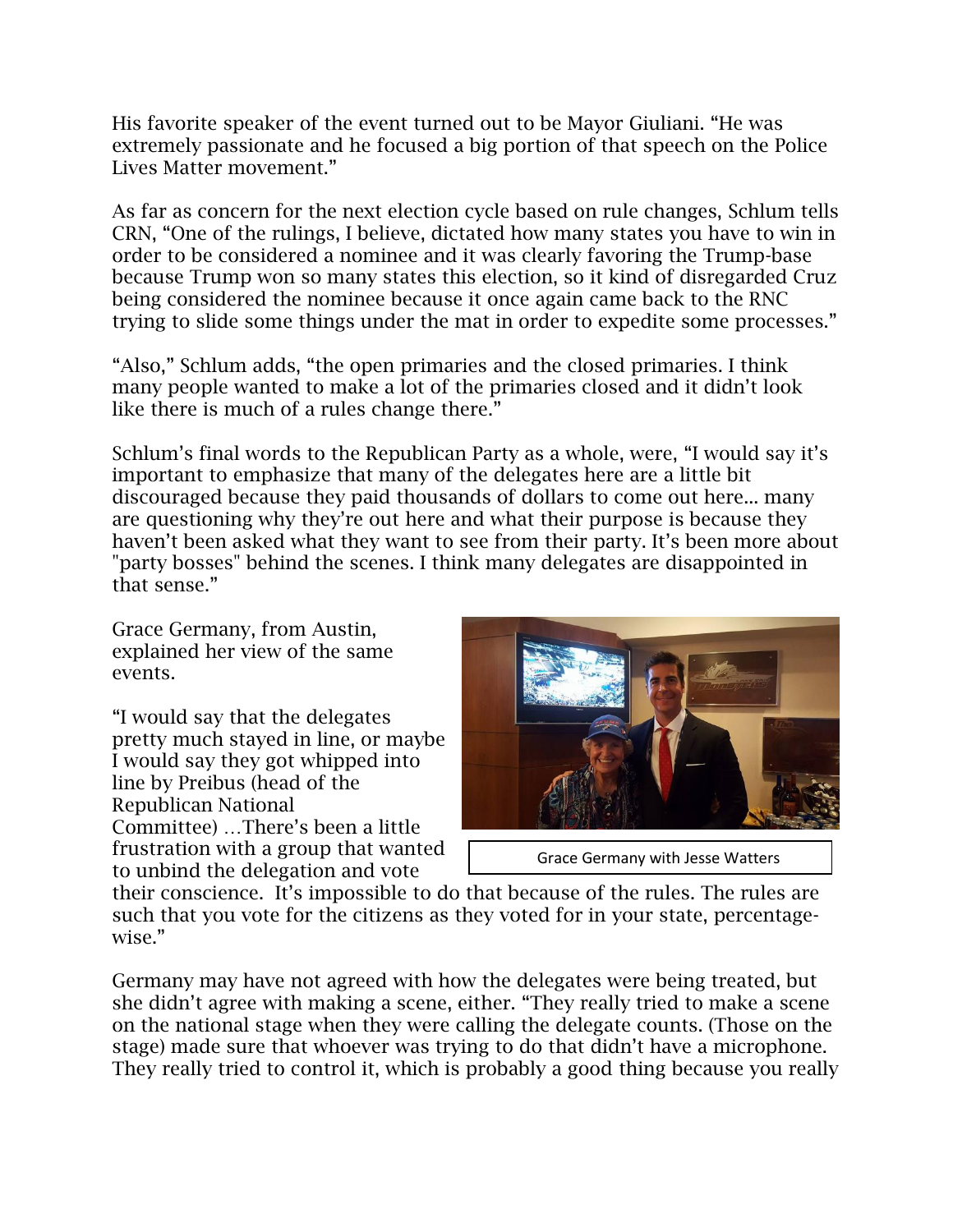don't want to make a big scene nationally. You do it behind closed doors or in your 'home territory,' and not in public."

"The people who wanted to speak out probably felt like they were bullied. Everyone has a different impression and my impression is that you don't want to fracture the Republican Party and make a scene on national television and that's what a lot of them were trying to do. It's one thing to do it within your own rules committee."

As far as speculation that Trump people began the booing after Ted Cruz spoke, Germany had a vantage point allowing her to debunk that speculation. I was in the stands and most of the people around me started booing when Cruz's speech was coming to a close and he didn't endorse Trump. It began all over the arena and not in any particular area. I can surely vouch for that. The Cruz people, which I am one, but now supporting our nominee, want to think it's Trump people or New York delegates, it could have been but it was overwhelmingly started, perhaps simultaneously, in the upper levels above the delegates."

Germany saw moments of unity, too. "Our Texas delegation, former Governor Rick Perry, Lieutenant Governor Dan Patrick, and Texas Senator John Cornyn all got on board to support Trump and encouraged the delegates, alternates, and the Texas community here to support Trump. They really got on board to try and unify the Party."

On another bright note, Germany states Donald Trump, Jr. gave a speech to be proud of, "I would say he really impressed a lot of people that may not have been for Trump, or lukewarm. Many people say he gave one of the best speeches. I heard some say he needs to run for office, he's so good."

Texas delegate from San Antonio, Gale Sayers, spoke to CRN as well about her views concerning the bullying of delegates into silence.

"I believe in due process and I believe in following the rules. I don't think it should be looked at as 'Never Trump' people or Cruz people… I think we just wanted an opportunity to do a roll call and we don't feel like we were properly served."

Sayers expressed concern for the grassroots delegates who made thousands of phone calls during the campaign. She tells CRN that when these people want to be heard, they should be listened to as long as they are following the rules set in place.

"When they're making the rules, they need to be sure that the rules serve the regular man better than they serve the man at the top," Sayers states. "We don't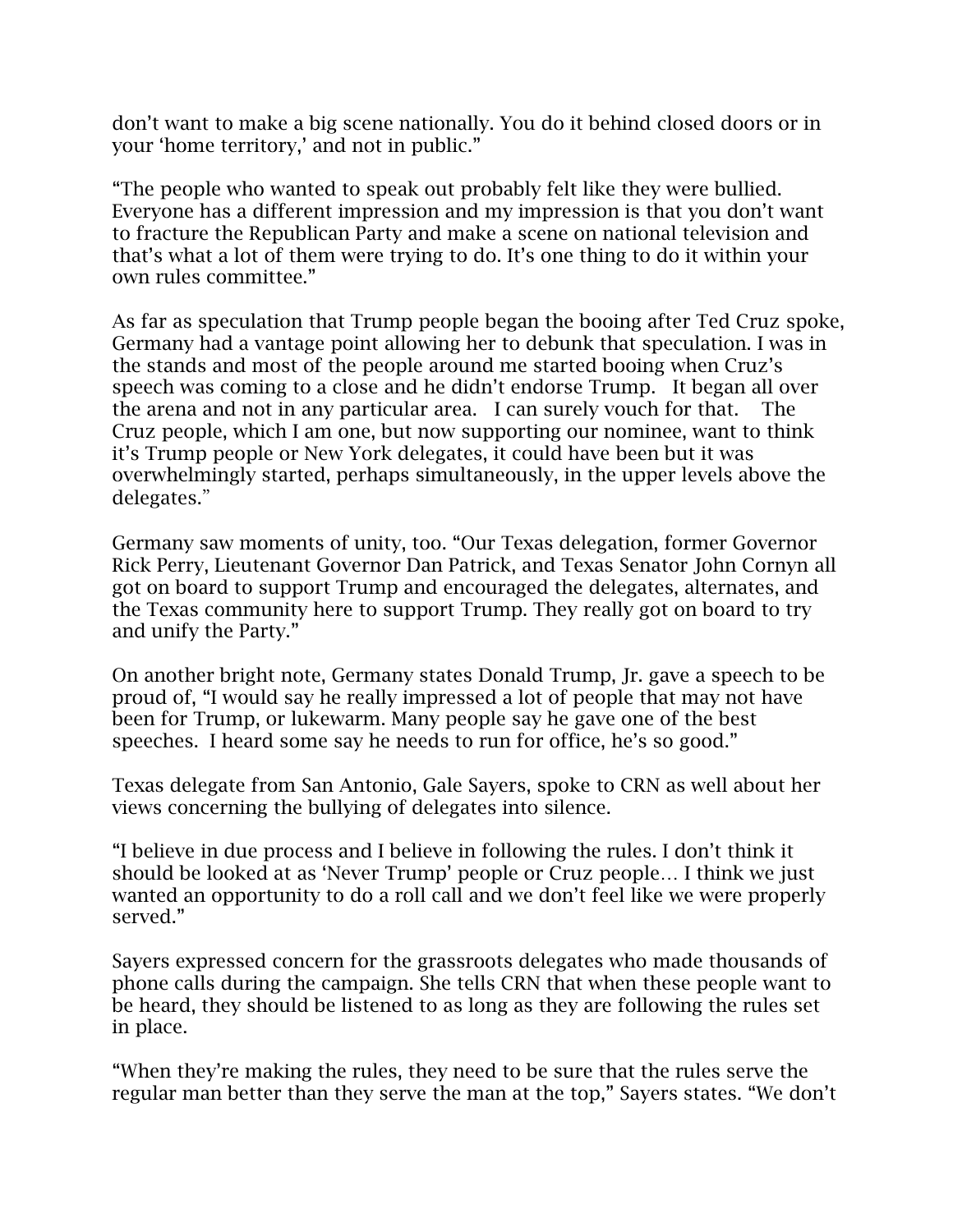want all the power to be with the RNC chair. We want the power—if you can call it that—to be with the individual members of the delegation… we want to be part of our office. We want to be a part of the process."

Sayers' guest on the floor, Shelia Pradia, wanted the Republican Party across America to know that there are delegates who truly care. "The delegates are people who are really committed to our country. People spent a lot of money to come here because it's worth it to them to see that our country has good leaders." Pradia tells CRN she wants to encourage her San Antonio community by letting them know there are strong leaders with strong family values representing them.



Toby Marie Walker, a Texas delegate and active volunteer in the Cruz campaign spoke with CRN during her time at the RNC convention just after Cruz was booed off stage.

"People lost their minds," she states. "Trump had attacked (Cruz') father for months on the campaign trail, attacked his wife, and I don't think they understood that's why Ted was not about support… they expected Ted to

just get over it. It broke my heart to see all of that."

Rumors have swirled that major players in the Trump party started the booing when Cruz failed to formally endorse Trump, due to the fact Trump had read and approved the speech beforehand. Those rumors also suggest Trump had planned the debacle to discredit Cruz. Walker was unsure of who started the booing or the motives behind it, but she did confirm that Trump's people had read the speech before it was delivered. "This was like someone mixed up a Democrat and a Republican convention," she explains. "I have never seen anybody act like this at a Republican convention."

Walker also felt on the first day of the convention that the delegates' voices weren't being heard, claiming it was as if things were all decided beforehand and "they already decided how they want things to go and we (the delegates) are just here for a show, we're not actually here for a convention. If that's the way it is, why are there delegates anymore?"